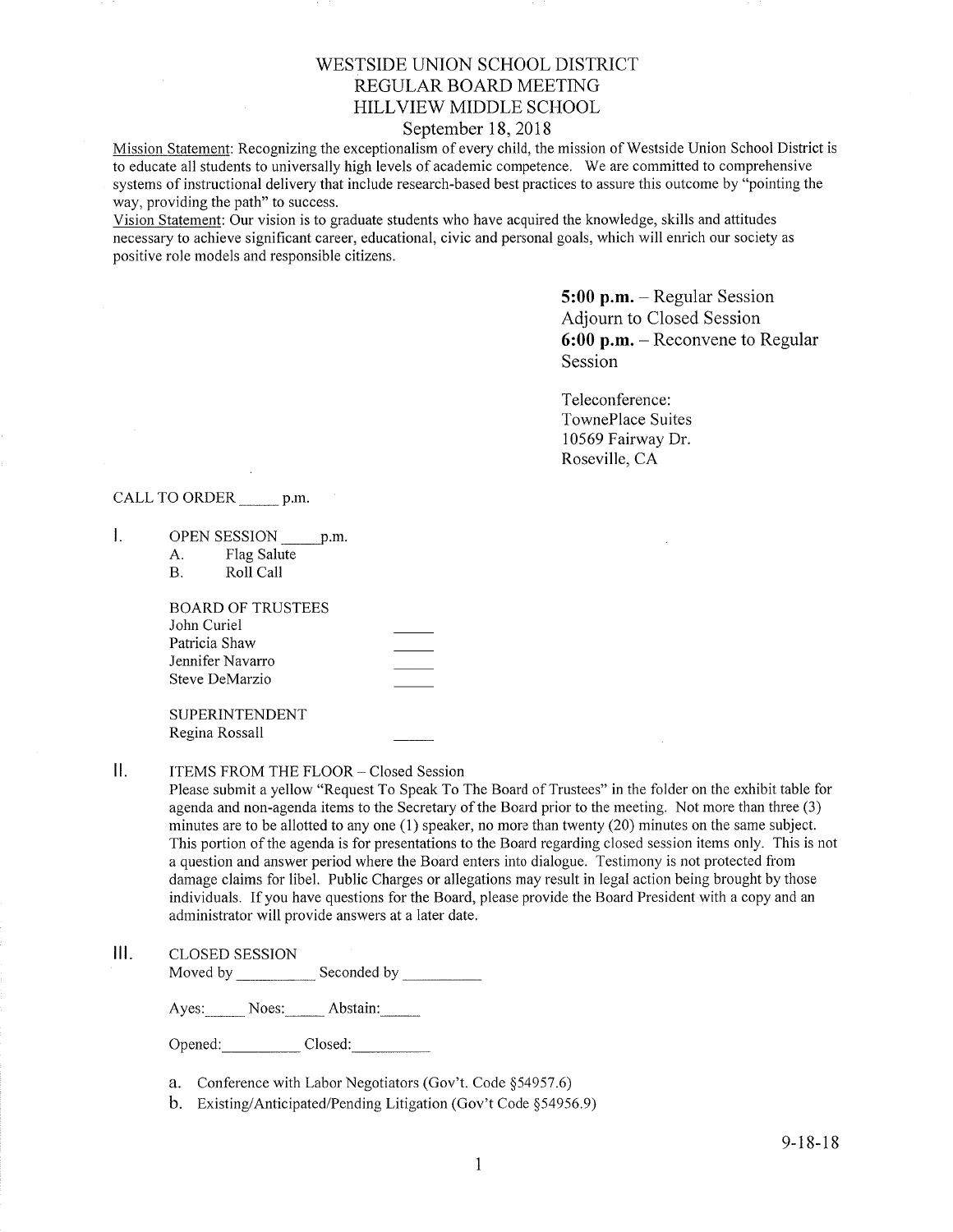- c. Conference with Real Property Negotiator
- d. Public Employee Discipline/Dismissal/Release/Appointment (Gov't Code \$54957)
- e. Pupil Personnel (Ed Code 35146 and 48918) I Case
- IV. RECONVENE TO OPEN SESSION at p.m.
- V. REPORT OF CLOSED SESSION ACTION
- $VI.$ INTRODUCTION OF BOARD CANDIDATES

#### vil PRESENTATIONS

- A. Daughters of the American Revolution Constitution Week Proclamation B. Leona Valley Site Presentation C. Master's Project Erick Jackson D. Volunteer Security Erik Evers
- 
- 
- 

## VIII. HEARING SESSION/STAFF REPORTS

- A. Board Comments
- B. Staff Reports
	- 1. Assistant Superintendent Administrative Services
	- 2. Assistant Superintendent Educational Services
	- 3. Deputy Superintendent
	- 4. Superintendent

## IX. PERSONAL APPEARANCES

- A. Westside Union Teachers Association Representatives
- B. California School Employees Association Representatives C. Parent Teacher Association Representatives
- 
- D. West Antelope Valley Educational Foundation Representatives

Moved by \_\_\_\_\_\_\_\_\_\_\_\_\_\_\_ Seconded by

ITEMS FROM THE FLOOR X

> Please submit a yellow "Request To Speak To The Board of Trustees" in the folder on the exhibit table for agenda and non-agenda items to the Secretary of the Board prior to the meeting. Not more than three (3) minutes are to be allotted to any one (1) speaker, no more than twenty (20) minutes on the same subject. This is not a question and answer period where the Board enters into dialogue. Testimony is not protected from damage claims for libel. Public Charges or allegations may result in legal action being brought by those individuals. If you have questions for the Board, please provide the Board President with a copy and an administrator will provide answers at a later date.

### XI. PUBLIC HEARING

A hearing to receive public input on Resolution 19-04, Sufficiency of Textbooks or Instructional Materials

Open- Closed

| XII. | <b>BUSINESS SESSION</b> |  |
|------|-------------------------|--|
|      |                         |  |

- A. Organizational/Governance
	- 1. Agenda

Item I

Goal #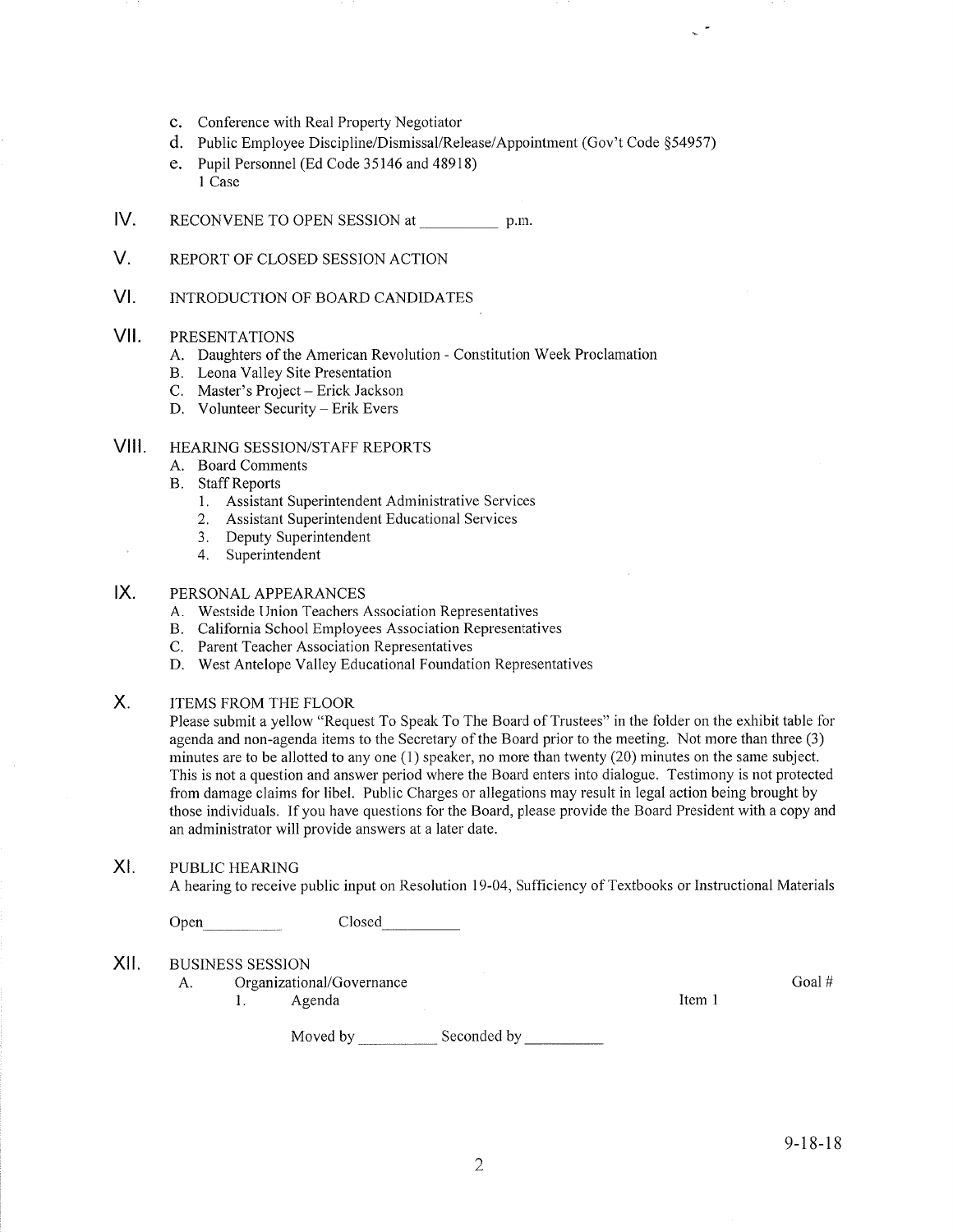To approve the Agenda of the Regular Meeting of September 18,2018

Ayes: Noes: Abstain:

| 2.        | Actions proposed for the Consent Calendar, are items with adopted policies and<br>approved practices of the District and are deemed routine in nature. They will be<br>acted upon in one motion, without discussions, unless members of the Board request<br>an item's removal. The item will then be removed from the motion to approve and<br>after the approval of the consent agenda the item(s) will be heard.<br>Consent<br>Minutes of the Regular Meeting on September 4, 2018<br>a.<br><b>Fundraising Authorization</b><br>$\mathbf{b}$ .<br>Universal Gift<br>$c_{-}$<br>Personnel Report<br>d.<br>Purchase Orders<br>e.<br>Consultant/Contract Schedule<br>f.<br>Conference/Workshop Schedule<br>g.<br>Resolution 19-05, Non-Routine Budget Revisions,<br>h.<br>Adjustments and Transfers<br>Approval of the Consent Items as presented<br>Ayes: Noes: Abstain: | Items 2a -2h | Goal#          |
|-----------|---------------------------------------------------------------------------------------------------------------------------------------------------------------------------------------------------------------------------------------------------------------------------------------------------------------------------------------------------------------------------------------------------------------------------------------------------------------------------------------------------------------------------------------------------------------------------------------------------------------------------------------------------------------------------------------------------------------------------------------------------------------------------------------------------------------------------------------------------------------------------|--------------|----------------|
| 3.        | Election of Clerk:                                                                                                                                                                                                                                                                                                                                                                                                                                                                                                                                                                                                                                                                                                                                                                                                                                                        | Item 3       |                |
|           |                                                                                                                                                                                                                                                                                                                                                                                                                                                                                                                                                                                                                                                                                                                                                                                                                                                                           |              |                |
|           | NOMINATED BY<br><b>NOMINEE</b><br><b>SECONDED BY</b>                                                                                                                                                                                                                                                                                                                                                                                                                                                                                                                                                                                                                                                                                                                                                                                                                      |              |                |
|           |                                                                                                                                                                                                                                                                                                                                                                                                                                                                                                                                                                                                                                                                                                                                                                                                                                                                           |              |                |
|           |                                                                                                                                                                                                                                                                                                                                                                                                                                                                                                                                                                                                                                                                                                                                                                                                                                                                           |              |                |
|           | <b>Close Nominations</b>                                                                                                                                                                                                                                                                                                                                                                                                                                                                                                                                                                                                                                                                                                                                                                                                                                                  |              |                |
|           | Vote:                                                                                                                                                                                                                                                                                                                                                                                                                                                                                                                                                                                                                                                                                                                                                                                                                                                                     |              |                |
|           | Ayes: Noes: Abstain:                                                                                                                                                                                                                                                                                                                                                                                                                                                                                                                                                                                                                                                                                                                                                                                                                                                      |              |                |
| 4.        | Discussion Item<br><b>Board Governance</b>                                                                                                                                                                                                                                                                                                                                                                                                                                                                                                                                                                                                                                                                                                                                                                                                                                | Item 4       |                |
| <b>B.</b> | <b>Educational Services</b>                                                                                                                                                                                                                                                                                                                                                                                                                                                                                                                                                                                                                                                                                                                                                                                                                                               |              |                |
| 5.        | Recognition of the Teacher of the Year Day                                                                                                                                                                                                                                                                                                                                                                                                                                                                                                                                                                                                                                                                                                                                                                                                                                | Item 5       | 1 <sub>c</sub> |
|           | Moved by Seconded by Seconded by                                                                                                                                                                                                                                                                                                                                                                                                                                                                                                                                                                                                                                                                                                                                                                                                                                          |              |                |
|           |                                                                                                                                                                                                                                                                                                                                                                                                                                                                                                                                                                                                                                                                                                                                                                                                                                                                           |              | $9 - 18 - 18$  |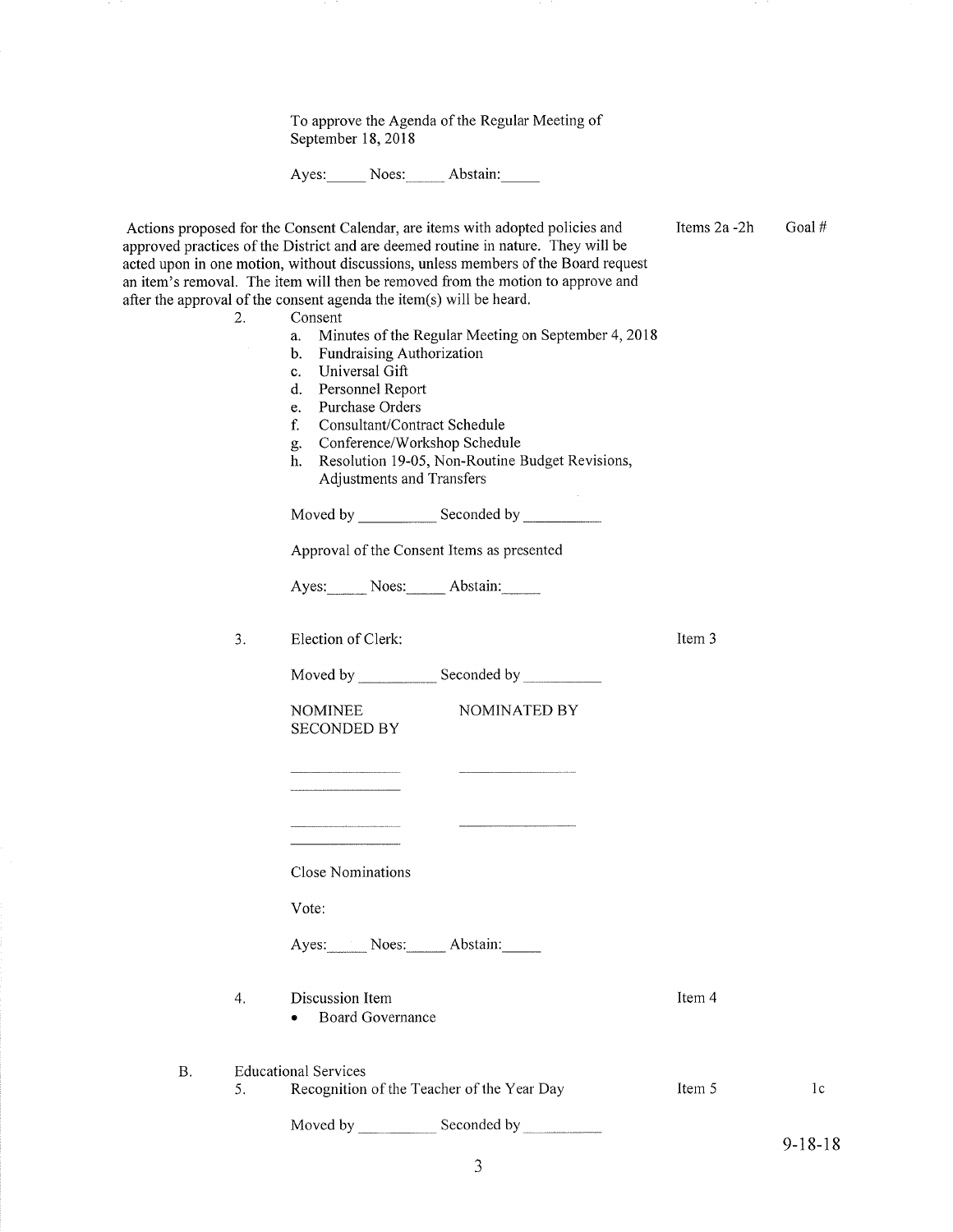Approval of the Teacher of the Year Day

Ayes: Noes: Abstain:

6 Resolution 19-04, Sufficiency of Textbooks or Instructional Materials

Moved by \_\_\_\_\_\_\_\_\_\_\_\_\_ Seconded by

Approval of Resolution 19-04, Sufficiency of Textbooks or Instructional Materials

Ayes: Noes: Abstain:

- C Personnel
	- Item 7 7. Memorandum of Understandings between Westside Union School District and Westside Union Teachers Association:
		- $\bullet$  19-01 Overage for Kindergarten Classes
		- 19-02 Instructional Leader Positions
		- $\bullet$  19-03 Article 29 Medigap
		- $\bullet$  19-04 Article 7.2.1.3.2 Official Transcripts

Moved by \_\_\_\_\_\_\_\_\_\_\_\_\_ Seconded by

Approval of Memorandum of Understandings 19-01, 19- 02, 19-03 and 19-04

Ayes: Noes: Abstain:

Business Services D

- Item 8 8. Revised Board Policies, Administrative Regulations and Board Bylaw:
	- BP 1340, Access to District Records
	- . BP/AR 3312.2, Educational Travel Program Contracts
	- . BP/AR 3320, Claims and Actions Against the District
	- o AR 3541, Transportation Routes and Services
	- AR 3580, District Records
	- Board Bylaw 9012, Board Member Electronic Communications

Moved by Seconded by Seconded by Seconded by Seconded by Seconded by Seconded by Seconded by Seconded by Seconded by Seconded by Seconded by Seconded by Seconded by Seconded by Seconded by Seconded by Seconded by Seconded

Approval of the first reading of the revised Board Policies, Administrative Regulations and Board Bylaw.

Ayes: Noes: Abstain:

INFORMATION SESSION XIII.

- A. Items From The Floor Continued<br>B. Dates to Remember:
- - 1. Board Safety Workshop and Board Candidate Orientation September 22, 2018
	- 2. AVSBA Community Education Summit September 25, 2018

Goal #

Item 6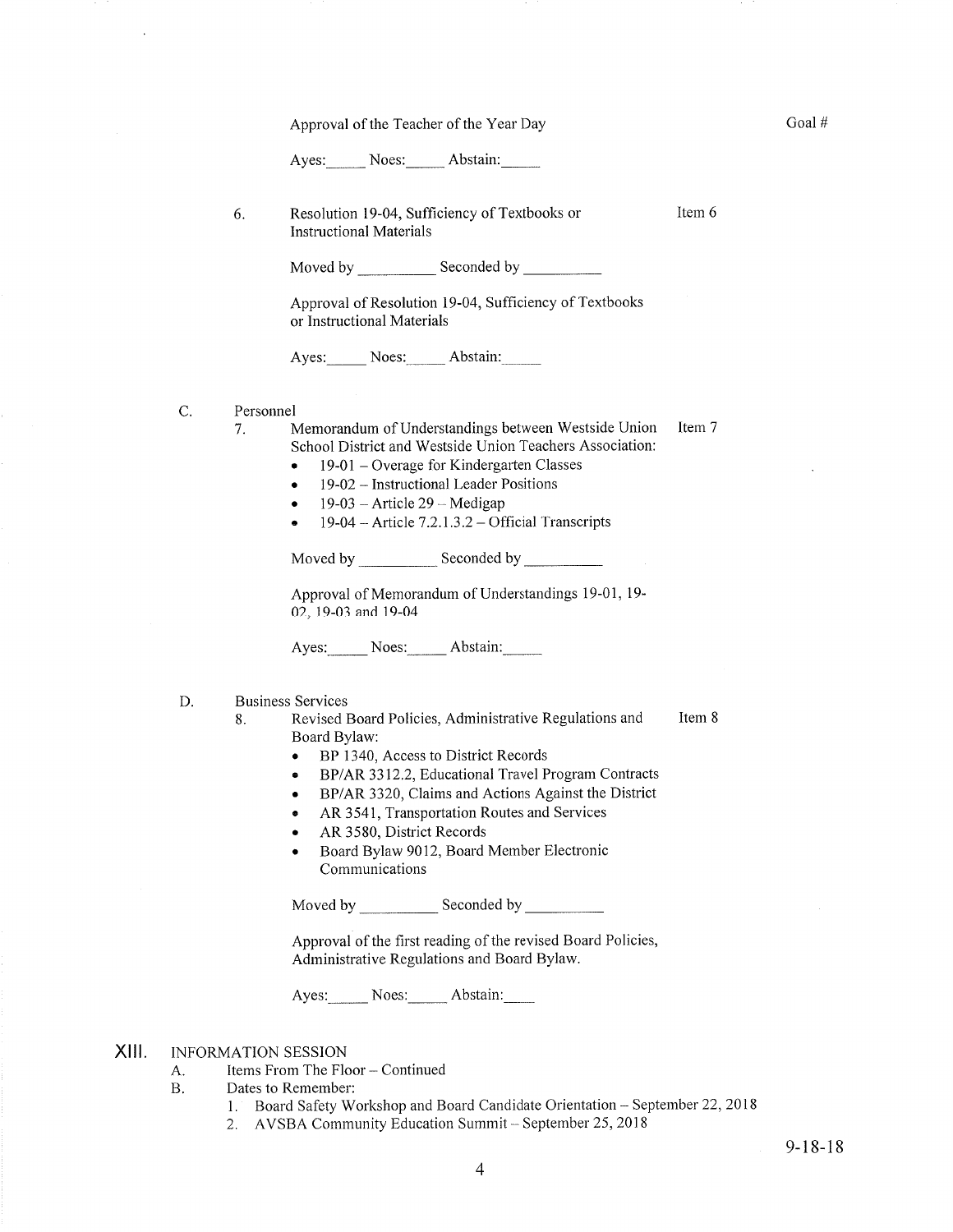- 4. Board Candidate Orientation October 11, 2018
- c. Board Comments - Continued
- XIV. NEw BUSINESS Future Board Meeting Items
- XV. CLOSED SESSION - Continued
- XVI. RECONVENE TO OPEN SESSION at p.m
- XVII. REPORT OF CLOSED SESSION ACTION

### XVIII ADJOURNMENT

There being no further business to come before the Board, the regular meeting of September 18, 2018, is adjourned at p.m. by the Board President.

In compliance with the Americans with Disabilities Act, if you need special assistance to access the Board meeting room or to otherwise participate at this meeting, including auxiliary aids or services, please contact Tonya Williams at (661) 722-0716. Notification at least 48 hours prior to the meeting will enable the District to make reasonable arrangements to ensure accessibility to the Board meeting room.

Any writings or documents that are public records and are provided to a majority of the governing board regarding an open session item on this agenda will be made available for public inspection on the District Web Site, www.westside.k12.ca.us or in the District Office located at 41914 50<sup>th</sup> St. West, Quartz Hill, CA 93536 during normal business hours  $(8:00$  a.m.  $-4:00$  p.m.).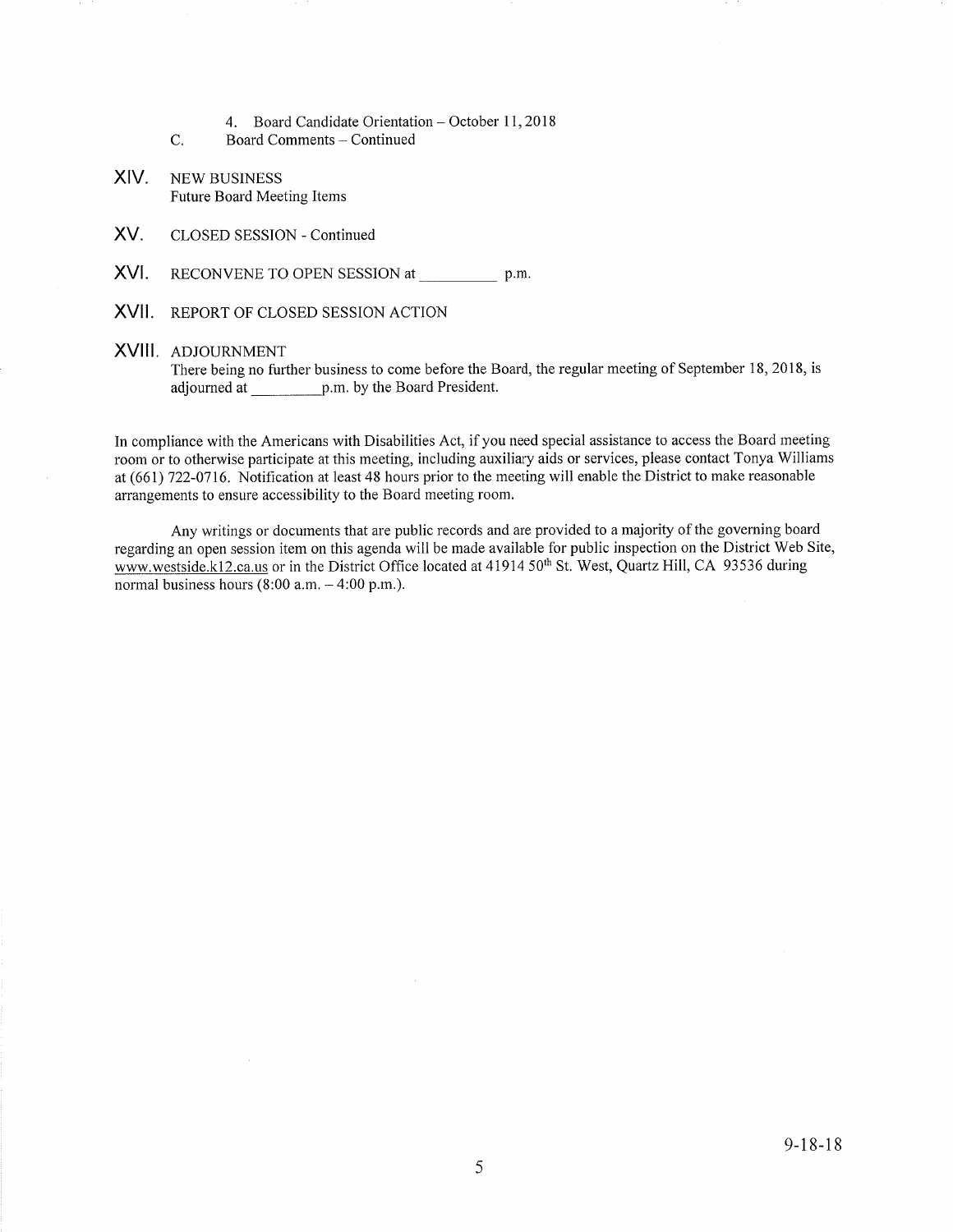# Core Beliefs and Board Goals 2018-2019

## The District uses data to create a learning-oriented culture for both staff and students which defines success in terms of improvement and progress.

#### 1 WE BELIEVE THAT OUR TEACHERS AND STAFF ARE OUR MOST VALUABLE ASSETS AND RESOURCES

2. WE OPERATE WITH TRANSPARENCY, TRUST AND INTEGRITY, GOVERNING IN A DIGNIFIED, PROFESSIONAL MANNER, TREATING EVERYONE WITH CIVILITY AND **RESPECT** 

### WE ARE ABSOLUTELY COMMITTED TO PROVIDING A SAFE, DISTINGUISHED AND ENGAGING LEARNING ENVIRONMENT THAT ENSURES ALL STUDENTS LEARN TO THEIR HIGHEST POTENTIAL 3.

- $\lambda$  A. Build the capacity of board and district staff in developing and monitoring data related to goals and priorities specifically in the area of cultural responsiveness and educational equity
- B. A key concem and priority for this governing board is improving the accuracy and consistency of grading which should measure what students know, as they play a crucial role in every aspect of students' academic lives and future lives as global citizens. Areas of concem are: 1) Grades reflect progressive and mastery of content. 2) They are predictable and understood by parents and third parties. 3) That non-academic factors are graded separately. 4) The system adopted is not overwhelming for teachers.  $\hat{\sigma}$
- C. The district will continue to develop School Safety protocols.  $\hat{\sigma}$ 
	- \* Annual Report by Educational Services

### WE ARE ABSOLUTELY COMMITTED TO PROVIDING THE NECESSARY FACILITIES TO MEET THE HOUSING AND EDUCATION NEEDS OF OUR CHANGING STUDENT POPULATION AND A VISION THAT PROMOTES AND SUPPORTS THEIR FUTURE 4

èp A. Continue the Cottonwood Elementary School modemization

❖ Annual Report by Business Services

#### WE ARE FISCALLY TRUSTWORTHY AND DEDICATED TO RESPONSIBLE FINANCIAL ACCOUNTABILITY 5

#### WE BELIEVE IN AND PROMOTE PARENT AND COMMUNITY INVOLVEMENT IN WESTSIDE UNION SCHOOL DISTRICT 6.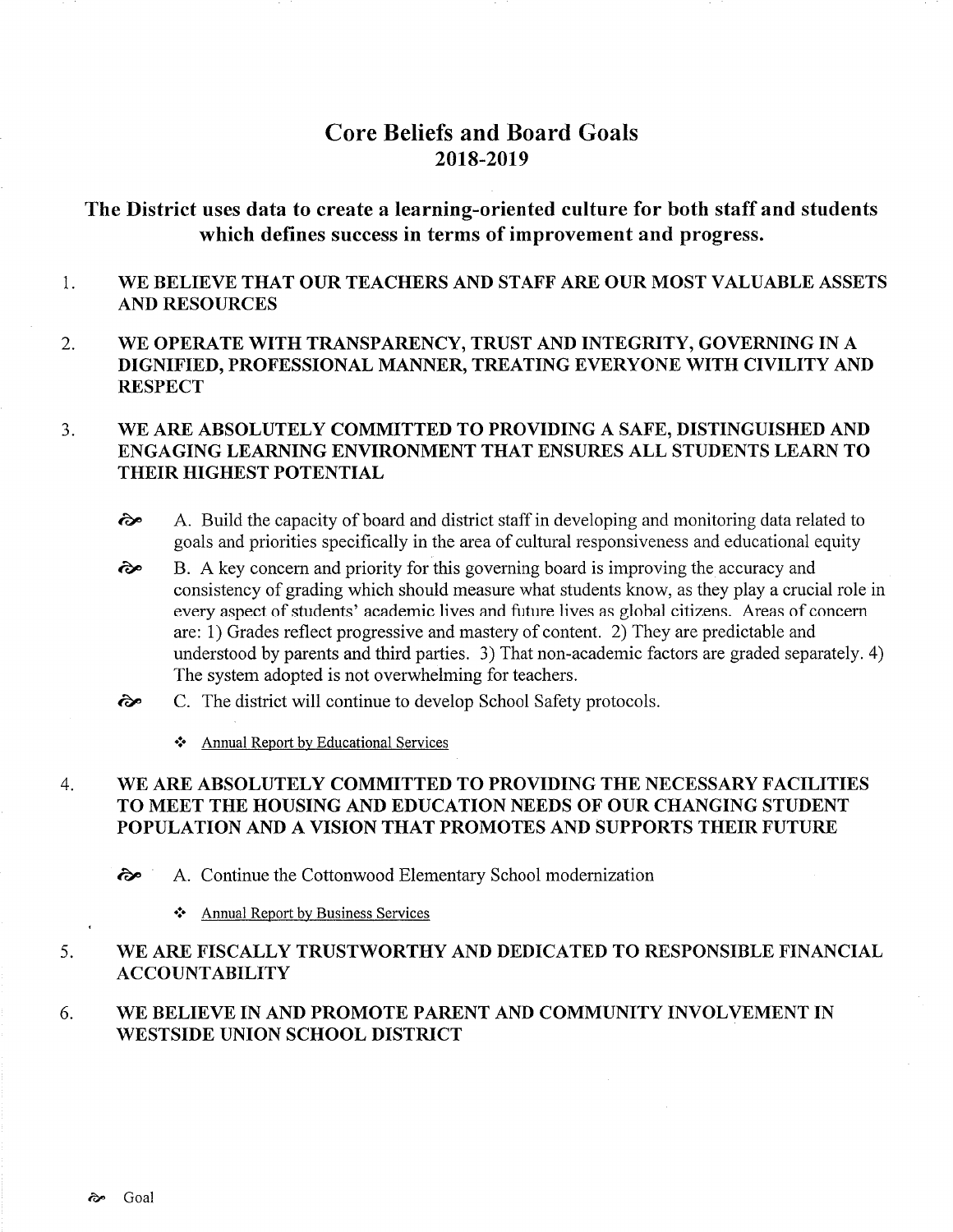## 2018-2019 Board Expectations

## The District uses data to create a learning-oriented culture for both staff and students which defines success in terms of improvement and progress.

## 1. WE BELIEVE THAT OUR TEACHERS AND STAFF ARE OUR MOST VALUABLE ASSETS AND RESOURCES

### EXPECTATIONS:

- a. Provide staff development to enable employees in a job classifications to maintain and improve their skills to meet stated goals of the Board to meet the needs of students. Continuously monitor and re-evaluate formula-driven staffing levels that adequately address student ratios and campus needs for all classifications of employees (classified, certificated, confidential, and administration)
- b. Maintain and monitor administrative training programs to enable existing staff to become administrators or to increase the skills of curent administrators to assume increasing levels of responsibility in the future as well as immediately assisting with the reduction of attendance issues, trafhc safety and sfudent discipline at all school sites. Create programs that enable classifred employees who want to become teachers to obtain the necessary information to do so, and work with the CSEA Board to make sure members know about contractual benefits available when taking college classes. As grants become available to help classified employees become teachers, apply for any for which the District is eligible.
- c. Provide ongoing recognition for school achievement, program development, i.e., California Gold Ribbon, Golden Bell, Employee of the Year, and Program Innovation: Joe Walker STEALTH, Gregg Anderson Academy, The IDEA Academy at Cottonwood, Westside Academy and Hillview  $6<sup>th</sup>$  Grade Academy d. Continue a long-term plan to provide total compensation for all positions within the district that is
- competitive with the surrounding Antelope Valley elementary school districts<br>Provide ongoing training to ensure a safe work place for all employees
- 
- e. Provide ongoing training to ensure a safe work place for all employees<br>f. As funds are available revenues will be placed in a separate account to pay for long term post-<br>employment benefits
	- $\approx a$ , d & e Annual Report by Human Resources
	- $\sim b \& c$  Annual Report from Superintendent
	- $\approx$  f Annual Report by Business Services

## 2. WE OPERATE WITH TRANSPARENCY, TRUST AND INTEGRITY, GOVERNING IN A DIGNIFIED, PROFESSIONAL MANNER, TREATING EVERYONE WITH CIVILITY AND RESPECT

### EXPECTATIONS

- a. Continue to improve the knowledge level of trustees through ongoing training, participation in political actions that influence improved funding and legislation for educational programs, and programs of independent study. All Board Members will attend the CSBA Annual Education Conference, with a report of sessions attended at a future Board Meeting, and receive a Masters in Governance certification
- b. The board will initiate the annual process for self-evaluation in June
- c. Annually set objectives to meet the goals of the district in June
- d. Continue to improve working relationship with employee unions to enable communications that enhance the overall well-being of the district including all employees
- e. A public-friendly version of the three major budget reports of the year shall be posted on the website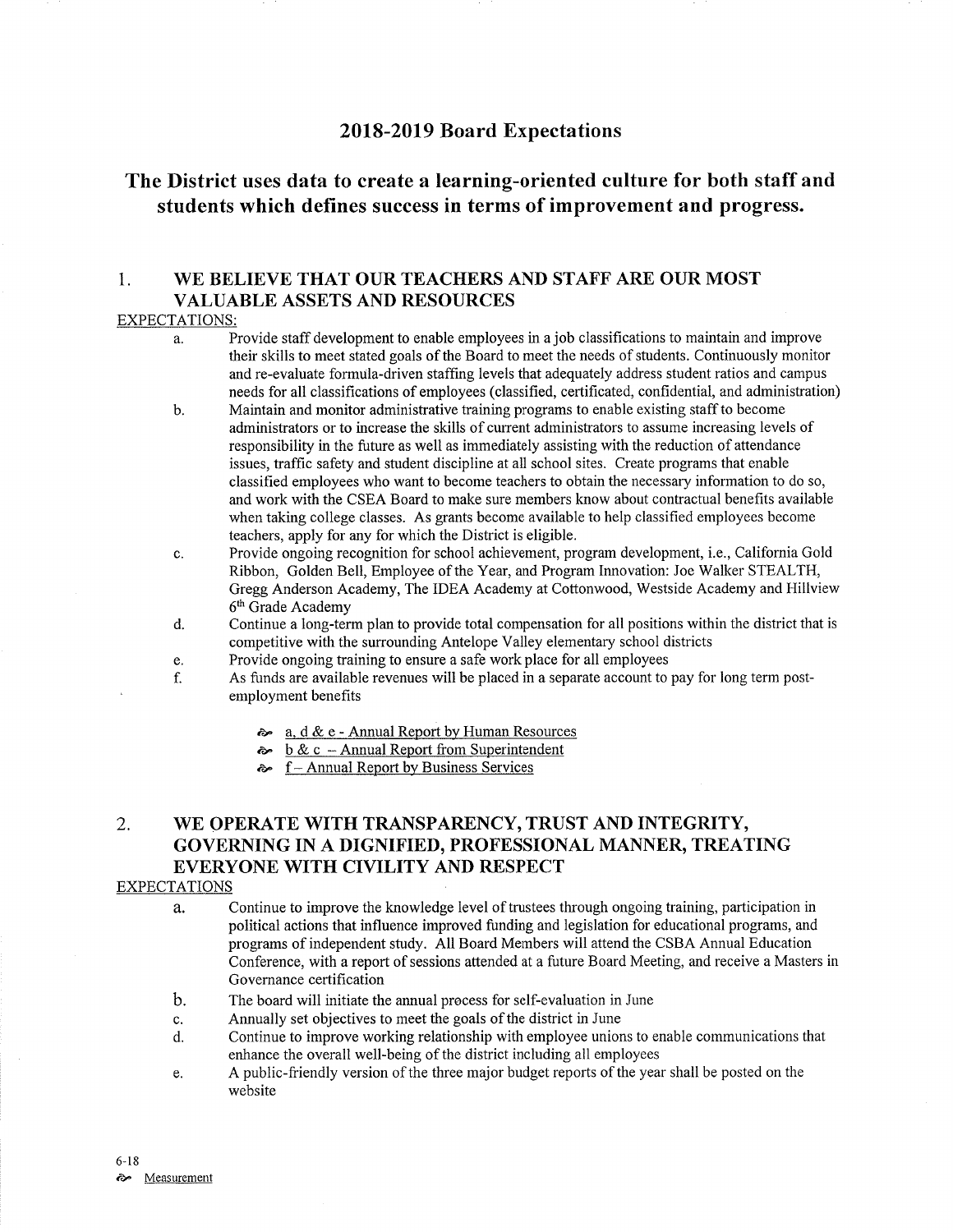## 3. \ryE ARE ABSOLUTELY COMMITTED TO PROVIDING A SAFE, DISTINGUISHED AND ENGAGING LEARNING ENVIRONMENT THAT ENSURES ALL STUDENTS LEARN TO THEIR HIGHEST POTENTIAL EXPECTATIONS:

- a. Staff will monitor comprehensive plans for improving student achievement including the Local Control Accountability Plan (LCAP) and the Comprehensive Safety Plans including the sections related to student discipline.
- b. All students will receive rigorous and effective instruction, support and intervention that afford equitable access to a high quality educational experience in an environment that nurtures critical thinking, communication, collaboration, creativity and social responsibilify.
- c. Teachers will use research-based best practices to design and deliver instruction, which addresses the knowledge, concepts and skills outlined in the State Standards. Teachers will design lessons that actively engage the minds of all leamers with that which is to be leamed. Leaming objectives that describe what students will be able to do successfully and independently at the end of each lesson will be clearly articulated. Formative assessment will be used to guide and inform instruction. Summative assessment will be used to measure student leaming.
- d. Professional Development will be aligned to improve student outcomes. Data will be collected to substantiate growth in student achievement.

## 4. WE ARE ABSOLUTELY COMMITTED TO PROVIDING THE NECESSARY FACILITIES TO MEET THE HOUSING AND EDUCATION NEEDS OF OUR CHANGING STUDENT POPULATION AND A VISION THAT PROMOTES AND SUPPORTS THEIR FUTURE

## EXPECTATION

- a. Monitor and maintain high-quality information technology systems throughout the District
- b. Continue to implement sustainable clean energy programs that promote the long-term well-being of both the District's finances and the environment.
- c. Receive annual updates to the District's Facilities Master Plan while exploring and securing options to finance the plan.
	- $\approx \frac{b \& c \text{Annual Report by Business Services}}{}$

## 5. WE ARE FISCALLY TRUSTWORTHY AND DEDICATED TO RESPONSIBLE FINANCIAL ACCOUNTABILITY

### EXPECTATIONS:

- a. Continue to decrease encroachment of general funds by Special Education
- b. Continue to update and implement the adopted Technology Plan
- c. Continue to increase operational efficiency
- d. Citizens Oversight Committee will hold required meetings
- e. Set budget priorities based on the goals of the District
- f. Support and retain paftnerships that have a mutual priority to maximize the available dollars for
- improving programs for students<br>Maintain student Average Daily Attendance to exceed 96% percent.
- g. Maintain student Average Daily Attendance to exceed 96% percent.<br>h. Senior Staff to hold twice-yearly fiscal status updates at employee work locations in order to educate and inform our stakeholders
- i. Maintain a financially responsible, positive District budget for the current year and two out years in order to preserve Westside's financial solvency, educational programs and the continued payment of employee salaries.
	- & g Annual ADA Report by Business Services
	- $\approx a, b, c, d, e, f, h & i$  Budget Presentations by Business Services